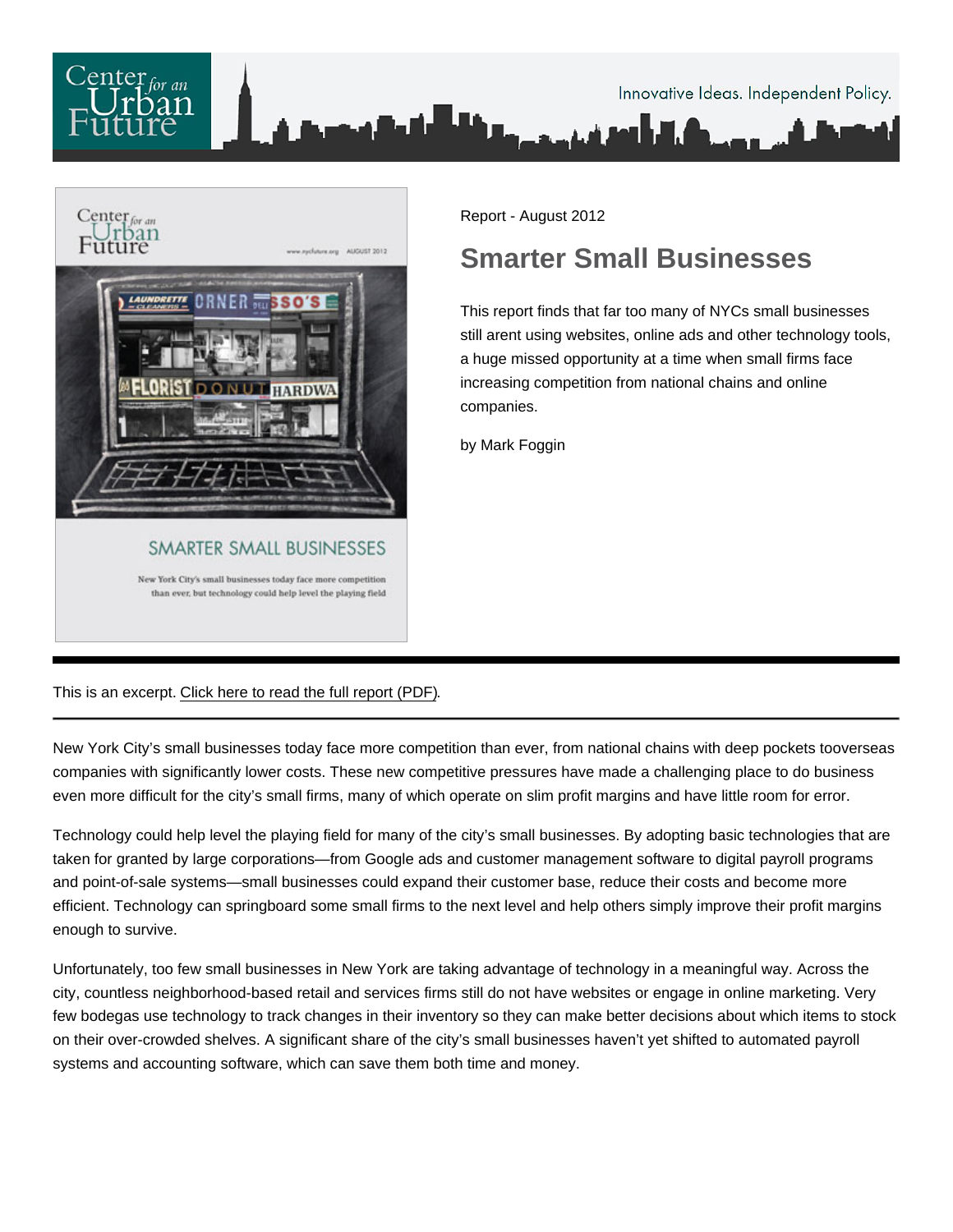The technology gap is particularly acute among neighborhood-based retail and services firms, especially those owned by low and moderate income New Yorkers and those located outside of Manhattan's central business districts. In many of these communities, our research suggests that fewer than 20 percent of small businesses are effectively capitalizing on technology.

This is not only a missed opportunity for countless small businesses across the five boroughs. It is a competitive threat for New York at a time when small businesses are only becoming more important to the city's economic future. Fortunately, as this report details, there are a number of things that that could be done—by small business owners themselves, as well as city economic development officials and nonprofit small business assistance organizations—to greatly increase the number of small firms that use technology to make them smarter, more resilient and better equipped to grow.

Small businesses may be the backbone of the nation's economy, but they are particularly crucial to New York City. Just over 90 percent of the businesses in the New York metropolitan area have fewer than 20 employees, a higher percentage than all but one of the 363 metro regions in the United States.

Beyond sheer numbers, small firms have been anchors of local economic growth in communities across the five boroughs. They also provide the goods and services that make New York unique. And they are sparking employment growth at a time when many large corporations are downsizing or opting to add new employees elsewhere.

But in recent years, it has become apparent that too many of these businesses have been struggling to compete in the changing 21st Century economic landscape. These struggles prompted us to examine whether technology has the power to help small businesses in New York become more competitive.

The latest in a long line of Center for an Urban Future studies focusing on opportunities to boost the competitiveness of New York's small businesses, this report documents the extent to which small firms across the five boroughs are incorporating technology into their daily operations; details the obstacles that keep more small businesses from taking advantage of technology; highlights how technology can aid small firms; and outlines a series of recommendations for what city and state government agencies—as well as the private sector and philanthropic interests—could do to help small firms implement these technologies. While our assessment looks broadly at small businesses across the five boroughs, the report includes a special focus on firms owned by low and moderate income New Yorkers, including immigrant and minority business owners.

The report, which was funded by Citi Community Development, is based on five months of research and interviews withmore than three dozen small business experts, including business owners, leaders of small business support organizations, small business lenders, IT consultants and officials from government agencies that work with small firms. Further, our research was greatly informed by an extensive survey we conducted with more than 230 small business owners located across the five boroughs, who were asked about their use of technology in daily business operations, and their perceptions of the role it plays in making them more competitive. We also conducted numerous on-the-ground interviews in three neighborhoods—East Harlem, Brownsville and Richmond Hill—to explore in greater depth the prevalence of technology in neighborhood businesses. Just over half of those who responded to our survey earned under \$55,000 in annual household income, classifying them as low-to-moderate income (LMI) individuals.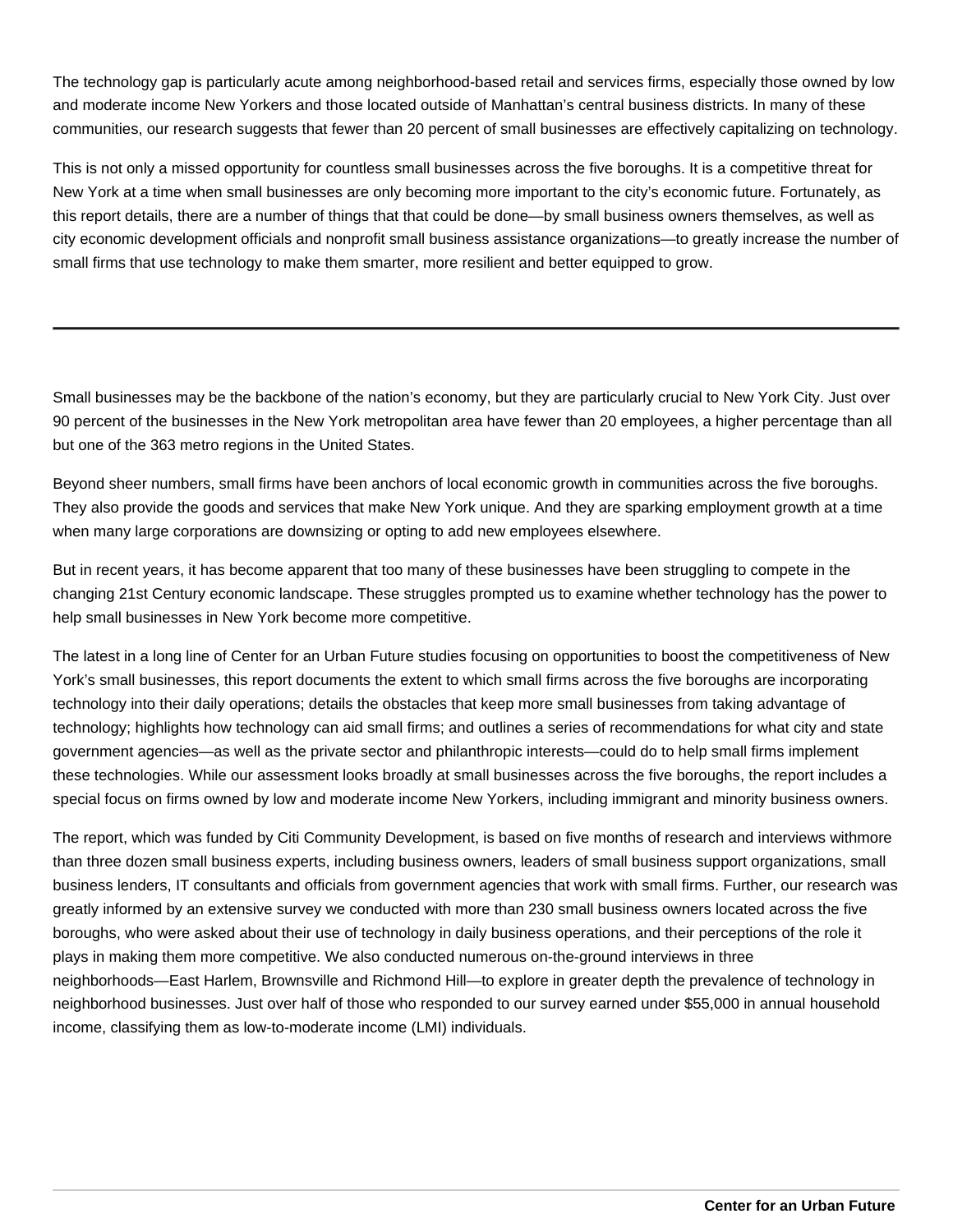What we learned is that technology is no longer an option, but an essential tool for businesses to remain competitive. This is not just the case for large corporations and high-tech startups, but for nearly all small businesses—from the corner bodega facing more competition from chain grocery and convenience stores and pharmacies to the neighborhood restaurant that needs to attract diners from outside the immediate neighborhood to survive.

Today, numerous tools exist for the average mom-and-pop storefront or small-scale services business to benefit from technology. However, not enough small businesses are employing technology in their day-to-day operations. Too few small business owners in New York understand the importance of technology adoption, and among those who do understand, many don't have a clear sense of what to do about it.

"The vast majority of business owners [in Washington Heights] are not integrating technology into their business operations."

How pervasive is the problem? Experts vary in their assessment of the severity, but all agree it is stark—especially among businesses in low- and moderate-income communities.

Fewer than 10 of the 90 businesses along a stretch of Southern Boulevard in the Bronx are incorporating technology in a meaningful way, says Kerry McLean, director of community development for Women's Housing and Economic Development Corporation (WHEDco), a Bronx-based nonprofit that recently helped create the Southern Boulevard Merchants Association. "There is definitely untapped potential for the use of technology and websites and social media on Southern Boulevard. And I think that is symptomatic of the Bronx."

Only about five percent of small businesses in Washington Heights are tapping technology, according to Michelle Bhattacharyya, who until recently ran the Northern Manhattan Business Solutions Center (BSC). "The vast majority of business owners [in Washington Heights] are not integrating technology into their business operations. My staff estimates that 95 percent of folks that we see don't have the technology they need," she says. "When you're looking at the immigrant sector, technology is completely underutilized."

There is a similar disconnect in Chinatown. When asked how Chinatown businesses are integrating technology into their business operations, Wellington Chen, executive director of the Chinatown Partnership says, bluntly, "Poorly. A majority of our firms have no website. And when I offered to scan and post their menus on a business director website, a majority of them didn't want me to do that. They don't understand the importance or the potential payoff."

Eduardo Giraldo, a small business owner in Jackson Heights and former president of the Hispanic Chamber of Commerce of Queens, says that "not even 10 percent" of the members of the chamber are capitalizing on technology.

"I would say 60 to 80 percent of businesses in the neighborhood do not use the Internet to market their business," adds Edwin Nieves of the East Harlem Business Capital Corporation. "There are a lot of restaurants in the area that are run by the chefs. They don't necessarily know the business side of what they're doing. Maybe 70 to 80 percent of them don't have sufficient access to technology to help their businesses grow."

Our survey of more than 200 small business owners across the five boroughs generally confirms what we were hearing inthe field. Among the results of our survey:

- Most small businesses overall appear to be using computers, email and high-speed Internet, but low- to moderateincome (LMI) proprietors are far less likely to do so.
- Barely two-thirds of responding small businesses had a website, and LMI business owners were significantly less likely to feel like websites were even necessary for their businesses.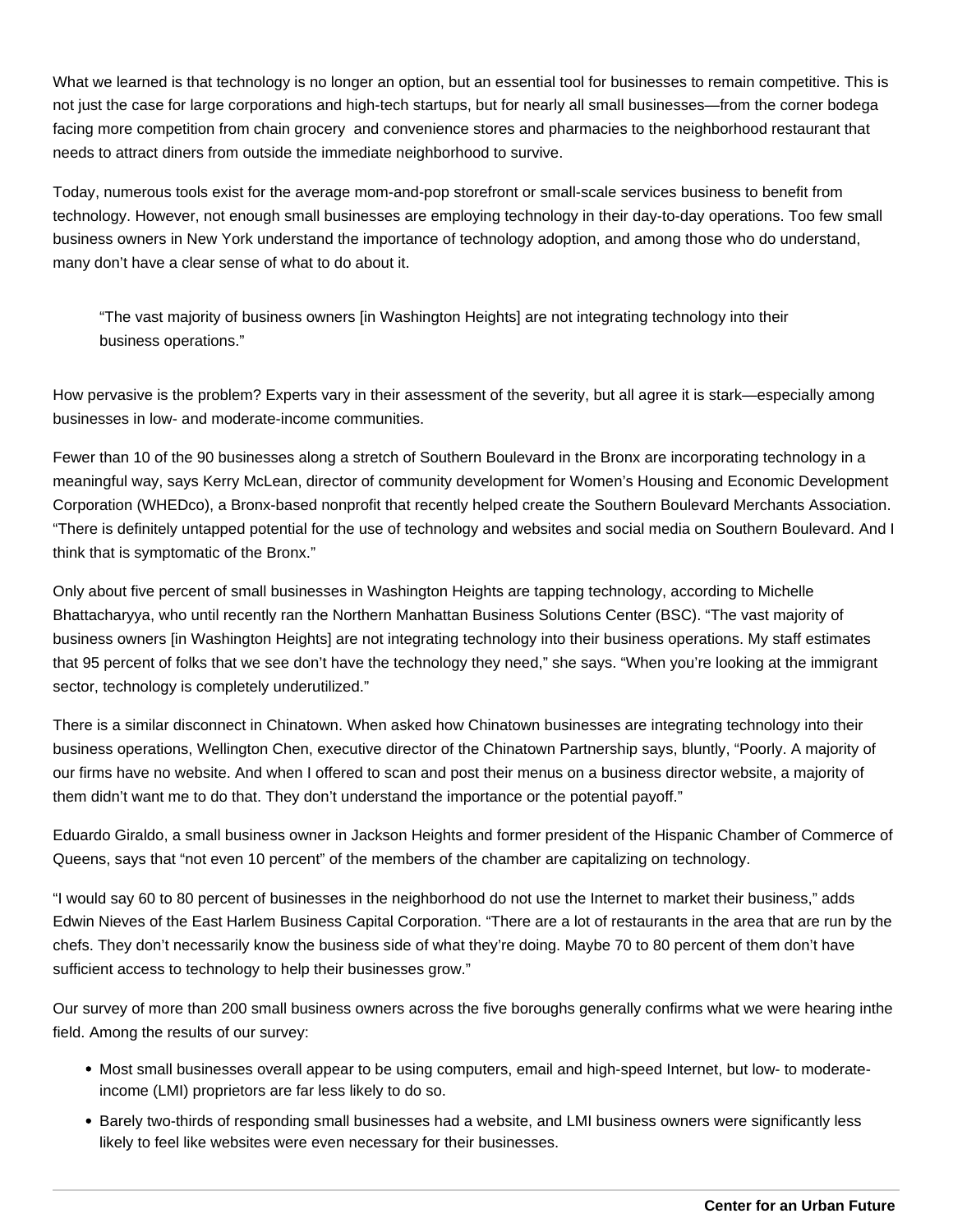- Point-of-sale (POS) systems are used by fewer than 40 percent of retail and hospitality businesses that would benefit most by them.
- Very few of the small businesses who responded to our survey take advantage of accounting and customer relationship management (CRM) software, which can provide important information about how their business operates strategically.
- Social media is used by two-thirds of respondents, but by substantially fewer among LMI proprietors (55 percent) versus non-LMI (75 percent). While more small businesses could learn to leverage social media on the whole, there is a significant gap between LMI and non-LMI respondents.
- Among firms with three or more employees, just over half used an automated payroll service.
- Of those who used e-mail, only 60 percent reported using a professionalized domain name tied to their businessname (versus an address tied to their Internet service provider, like @aol.com, or a free service, like @yahoo.com).

Our survey does reveal that growing numbers of small businesses are integrating technology into their daily operations. But far too many are lagging behind at a time when technology has become increasingly critical to business success. "Business owners are more aware of technology now than they were ten years ago," says Catherine Barnett, executive director of Project Enterprise, a microfinance organization that works with small-scale entrepreneurs. "But in terms of figuring out how to make it work for them, it's still limited. If you don't have your finger on the pulse of technology, you're going to be at a disadvantage."

"If you're talking about commercial strips, you're seeing a big void in technology being used on a day-to-day basis."

One of the easiest steps a business can take to incorporate technology is to establish a website, but in many neighborhoods well under half of the local businesses have taken the plunge. For instance, we found that just 14 of the 177 businesses (8 percent) listed on the website of the Church Avenue Business Improvement District have their own website—and several of those that do are national retailers. The percentage of businesses with their own websites are also low in the Kingsbridge BID (31 percent of businesses list a website), Bay Ridge 5th Avenue BID (37 percent), 82nd Street Jackson Heights BID (40 percent) and White Plains Road BID (47 percent).

Websites and social media, along with online advertising, came up in almost every conversation we had with business owners and experts alike. While there are many other types of technology that can have a radical impact on the competiveness and bottom line of small businesses, being online plays an outsize role these days in helping small businesses—especially those in low- and moderate-income communities—get to the next level. Why? Because increasingly that's where customers are found.

"Unless you have customers, you are going to collapse really quickly," says Jack Hidary, a New York-based serial entrepreneur and mentor to low income entrepreneurs. "I was mentoring a guy starting a car service on Staten Island. He knows car services from being a driver. But what he didn't know was how to get customers. He didn't know how to advertise on Google or Facebook. That's such an important tool. The more established small or medium sized businesses are doing that, but most of the folks in low-income communities are not yet connected."

Jose Avila sees the same thing in the Bronx. He heads the Garifuna Coalition, which focuses on helping members of the Garifuna immigrant community in the Bronx, including providing business advice to first-time entrepreneurs moving into modest retail shops. Many have failed. "Most of the failures," he said, "were due to lack of marketing. What they have had trouble learning is, how do you attract customers and keep them coming to your place?"

It's not just neighborhood-based retail and services businesses that are behind the technology curve. Many local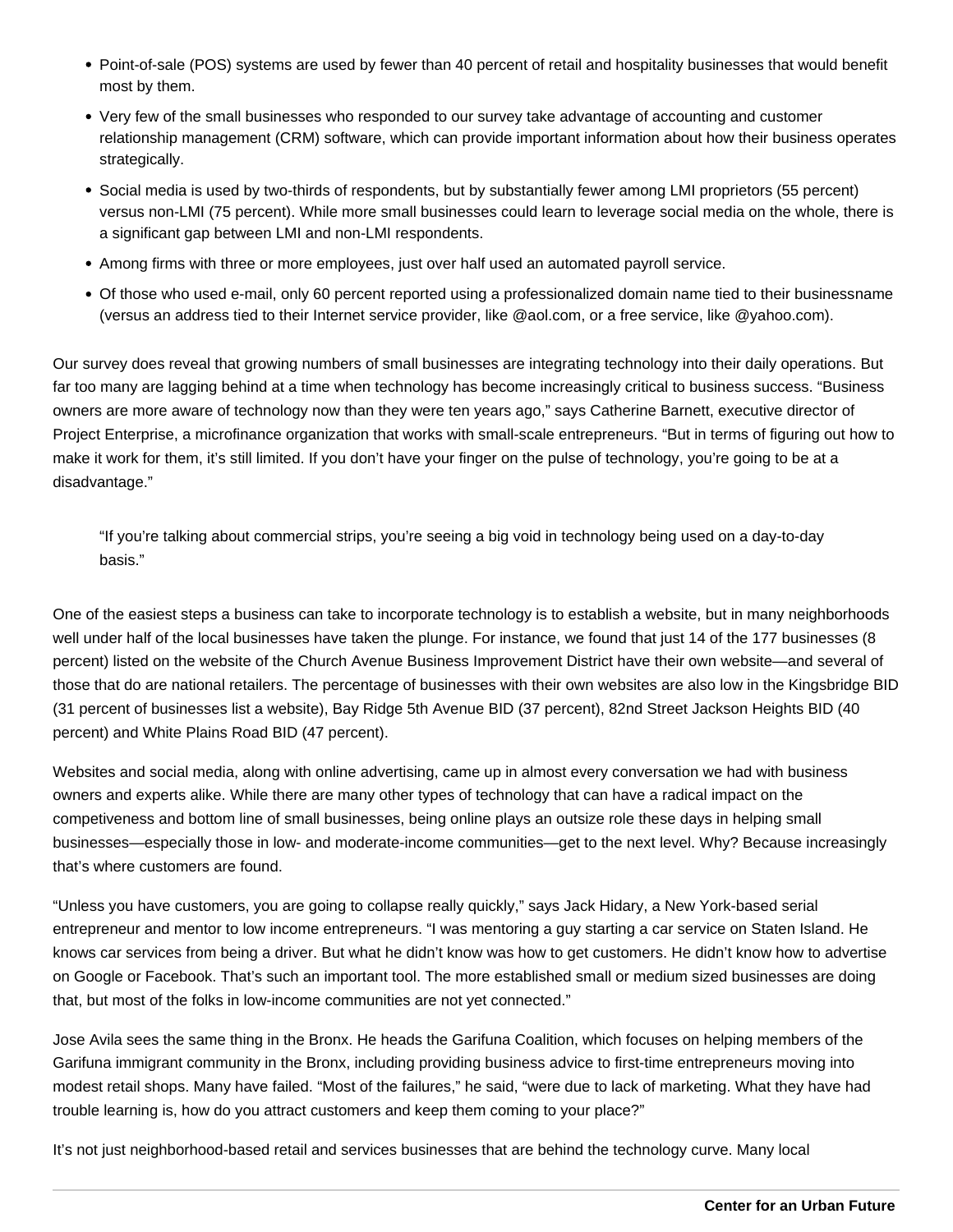manufacturers still rely primarily on faxes and phone calls instead of the Internet. Or they have e-mail addresses from AOL or G-mail instead of a more professional sounding domain name tied to their business name. "They're 10 or 15 years behind," says David Meade, executive director of the Southwest Brooklyn Industrial Development Corporation, of many of the industrial firms his organization works with daily. "It doesn't necessarily impact the client base they have already built up. But it impacts their ability to develop new clientele, and to get their word out there more."

For many small businesses owners—especially mom-and-pop retail shops—technology remains out of reach for many owners. In some cases, the upfront cost of implementing new technologies is the biggest barrier for small businesses operating on slim profit margins. "We do not have the money to upgrade many of our systems," says the manager of Space Market, a bodega on 62nd Street in Manhattan.

While cost is clearly a key factor, our research suggests that the bigger barrier is a lack of understanding. And it's not just that a failure to embrace technology keeps small businesses from growing; it is increasingly putting them at risk of survival. "If you're talking about commercial strips, you're seeing a big void in technology being used on a day-to-day basis," says Jeanette Nigro, vice president for economic development at the Brooklyn Chamber of Commerce. "There's a disadvantage to those businesses who don't adopt. Especially in communities where there is an influx of new businesses."

That's because not all small businesses are shunning technology. In fact, many younger businesses—often, but not always, launched by younger entrepreneurs who embrace technology as a given in their day-to-day lives—have a competitive advantage over older, more established firms. They are engaging their customers and potential customers head-on with tools like social media, and optimizing their finances and cash flow with tools like accounting software and computerized point-ofsale systems.

But this isn't the norm in many neighborhoods, where the typical small business is owned by someone over the age of 40 and much-less tech savvy. "We see tons of restaurants that are successful, but would never think to use Yelp to capitalize on their success," says Bhattacharyya, speaking of businesses in Washington Heights. "Whereas a restaurant in a gentrifying neighborhood might start out on Yelp from the outset."

That's a huge missed opportunity for those restaurants in neighborhoods like Washington Heights, Flushing or Woodside, to attract additional customers from outside of their neighborhoods. More and more New Yorkers are interested in exploring neighborhoods new to them, especially for ethnic food. Cultivating a following online is one sure way to get noticed by the restaurant reviewers in the New York Times, for example, who are looking for off-the-beaten-track options. The only reason they know about destination restaurants is because of social media buzz. Restaurants that know how to tap into that stand to benefit greatly. Otherwise, they're missing out on a big piece of what could be coming their way.

Newer firms almost always have a web presence, which increasingly is where consumers go both to shop, and to find basic information about where to shop—information they might have been more likely to retrieve from the Yellow Pages just 10 years ago. Many newer small business owners also embrace social media. And embracing it means not just having a page on Facebook or ensuring that the company is listed on Yelp; it means actively monitoring those pages to see what customers are saying, engaging them in dialog to share information and find out what they want, and keeping the messaging fresh in order to remain at the top of followers' newsfeeds. Those are marketing activities that many mom-and-pop shops didn't even think to engage in 10 or 15 years ago when competition was less aggressive from both national chains as well as newer, more adroit small businesses. Today, they have to not only learn to embrace new ways to engage their customers; they have to also learn how to do it online.

There are other important opportunities for small businesses to streamline their operations with technological solutions, like accounting software and inventory management systems that help business owners gain a clearer sense of what's happening from a business perspective in their firms: such as how much cash is tied up in inventory and which inventory units sit on shelves the longest costing them the most. Many small business owners may have an intuitive feel for these sorts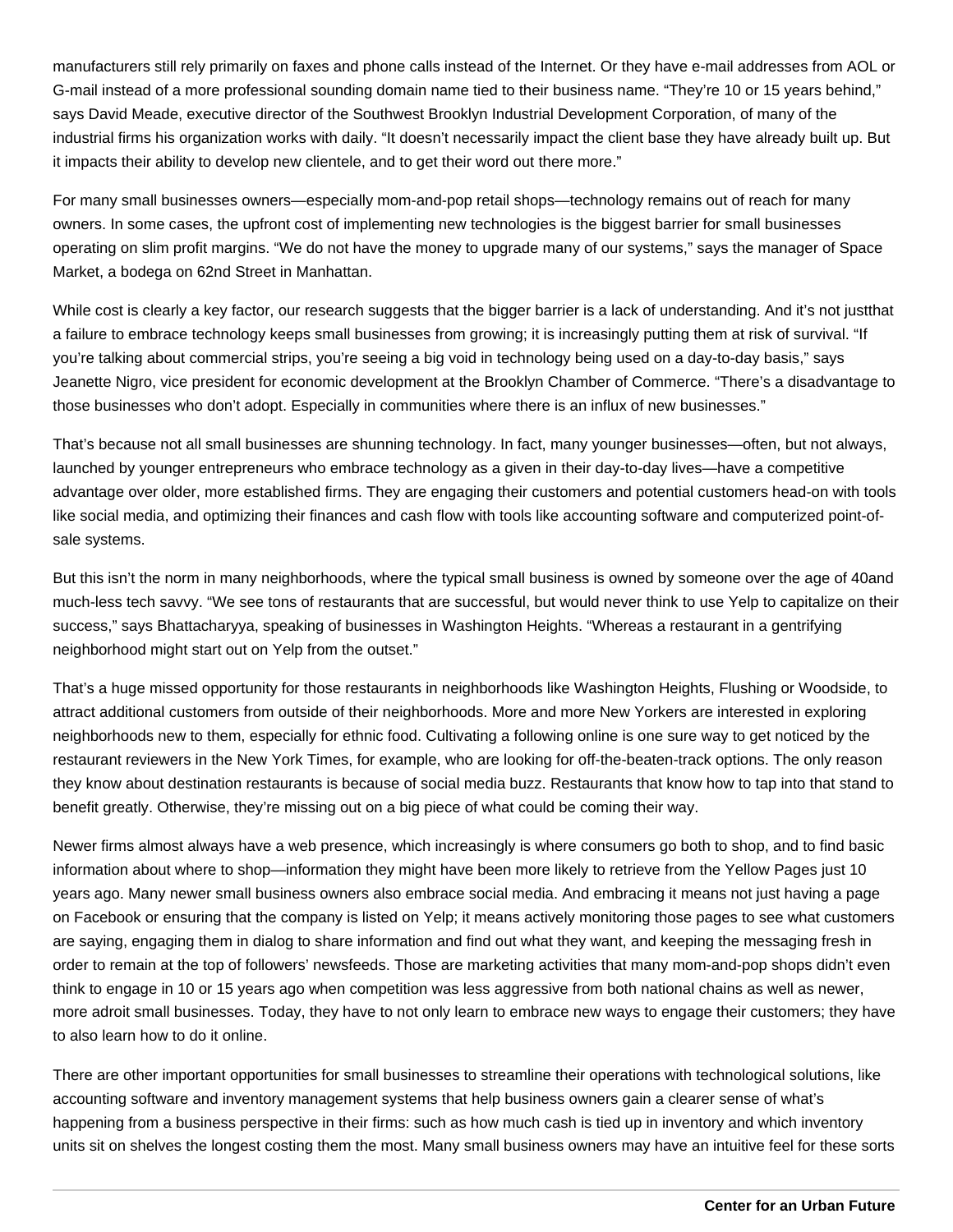of things—or believe that they do. But most experts agree that systematizing the process yields significant cost savings for firms. "Using software to monitor daily inventory in and out cuts down on waste from spoilage, says C.K. Chung, who until recently was director of the city's Lower Manhattan Business Solutions Center, which has delivered several workshops to restaurant owners on cost control strategies. "When the economy dipped a few years ago, restaurants that were able to improve their margins just a bit found it to be a critical differentiator in their survival. In a restaurant's cost structure, if food runs from 25-30 percent of total costs, that's quite good. One chef was able to leverage his management skills with an inventory control system to move his food costs to as low as 10 percent."

"If you don't have your finger on the pulse of technology, you're going to be at a disadvantage."

In one of the biggest ironies that small business owners face with respect to technology, many in our survey pointed toward the cost of technology as being one of the main impediments to their adopting it more widely. Yet it is often an owner's lack of a tech-enabled accounting system that prevents them from getting capital. Lack of organized records showing a sufficient and steady cash flow is one of the biggest challenges to very small firms' bankability. In fact, Seedco Financial, a significant player in the alternative lending space for small businesses in New York City, often requires its loan recipients to attend QuickBooks training in order to begin moving toward better financial record keeping and decision-making. But education isn't as easy as that, Bhattacharyya says. "To my knowledge, I don't know anyone who offers training for QuickBooks in Spanish for free."

Given the lack of understanding of technology by many small business owners, it would seem that there would be no shortage of technology information and training opportunities for them. Unfortunately, that's not the case—at least not for the very small business owner. New York has a number of great small business assistance organizations, but few of them provide meaningful opportunities for proprietors to learn how to adopt technology. And those that offer workshops or counseling are generally doing so at a small scale.

The NYC Business Solutions Centers, which are overseen by the New York City Department of Small Businesses (SBS), do offer regular programs on QuickBooks and Website Fundamentals. At times throughout the year, the centers also offer additional courses for proprietors on technology issues, from learning about e-commerce to ensuring that their websites come up in customers' web searches. And SBS has awarded grants to a handful of small businesses for training employees on new technologies. But while these are important efforts, officials at the business solutions centers acknowledge that what they offer on technology education and training for small business owners is fairly limited.

New York has much at stake in ensuring that more of its small businesses are able to compete and grow. As such, there is a clear role for city, state and federal government agencies—from SBS to the United States Small Business Administration (SBA)—to promote technology adoption and assist small business owners incorporating technology into their daily operations.

This is an excerpt. [Click here to read the full report \(PDF\).](/pdf/Smarter_Small_Businesses.pdf)

RELATED PRESS

[Report Says Small Businesses Face Tech](http://www.wnyc.org/articles/wnyc-news/2012/aug/15/reports-says-small-businesses-face-tech-gap/) Gap

WNYC, by Manoush Zomorodi, August 15, 2012

[Small Businesses and Social Me](http://www.anpisolutions.com/david-byrds-eye-view/small-businesses-and-social-media/)dia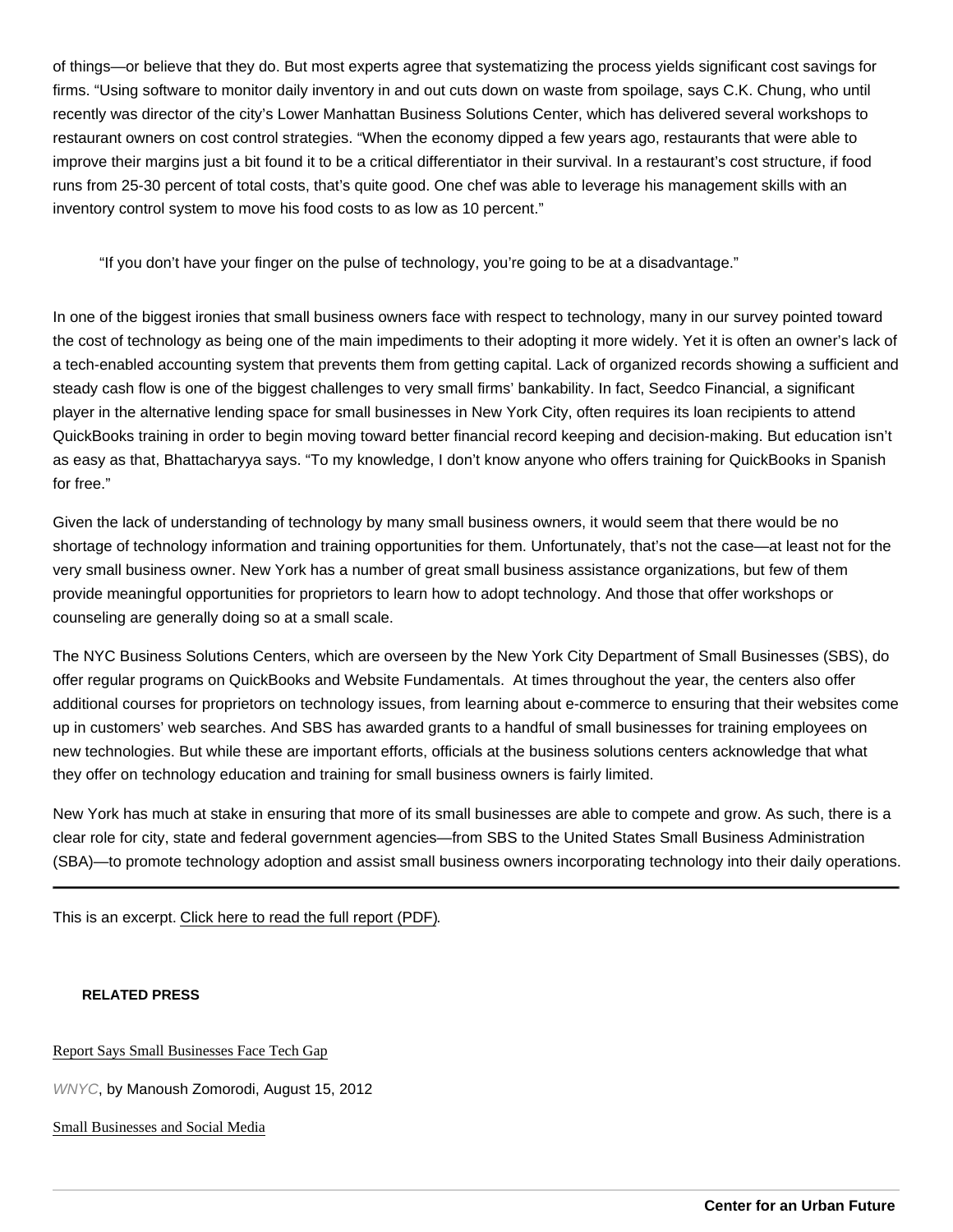| Byrd's Eye View, by David Byrd, November 12, 2012                                             |
|-----------------------------------------------------------------------------------------------|
| NYC small biz still behind tech curve                                                         |
| Crain's New York Business, by Ian Thomas, August 15, 2012                                     |
| Small businesses get personal with social media                                               |
| USA Today, by Christine Dugas, November 12, 2012                                              |
| Tech void drags down city's small biz                                                         |
| Crain's New York Business, by Andrew Hawkins and Shane Dixon Kavanaugh, August 16, 2012       |
| New Program to Boost Small Business Growth in Merced County Through Social Media              |
| Daily Finance, November 19, 2012                                                              |
| While Racing Through Its Digital Roadmap, City Offers Small Businesses a Toolkit              |
| METROFOCUS, by Georgia Kral, August 23, 2012                                                  |
| A school for social-media novices                                                             |
| Crain's New York Business, by Anne Fisher, August 24, 2012                                    |
| Running Out of Options                                                                        |
| GlobeSt.com, by Miriam Lamey, August 30, 2012                                                 |
| Small Businesses Need to be More Tech Savvy: Report                                           |
| The Epoch Times, by Catherine Yang, August 15, 2012                                           |
| Mayor touts Web in Jamaica                                                                    |
| Times Ledger, by Rich Bockmann, September 02, 2012                                            |
| Too Many Small Businesses Are Not Embracing Technology                                        |
| MetroFocus   THIRTEEN, by Menglin Huang, August 15, 2012                                      |
| New York City and Its Small Businesses Go Digital                                             |
| WNYC, September 25, 2012                                                                      |
| BID Seeks Cure for Hospital Neighborhood                                                      |
| NYCity News Service, by Shoshannah Buxbaum, February 10, 2020                                 |
| City Council Ends Term with Flurry of Oversight Hearings                                      |
| Gotham Gazette, by Grace Dixon, November 20, 2017                                             |
| Business at a breaking point: Owners struggle to survive as the city adds on more regulations |
| New York Daily News, by Jessica Walker, December 17, 2019                                     |

[First Mandated Survey of Small Businesses Identifies Problems But City Points to Existing S](https://www.gothamgazette.com/city/8836-first-mandated-city-survey-of-small-businesses-identifies-problems)ervices